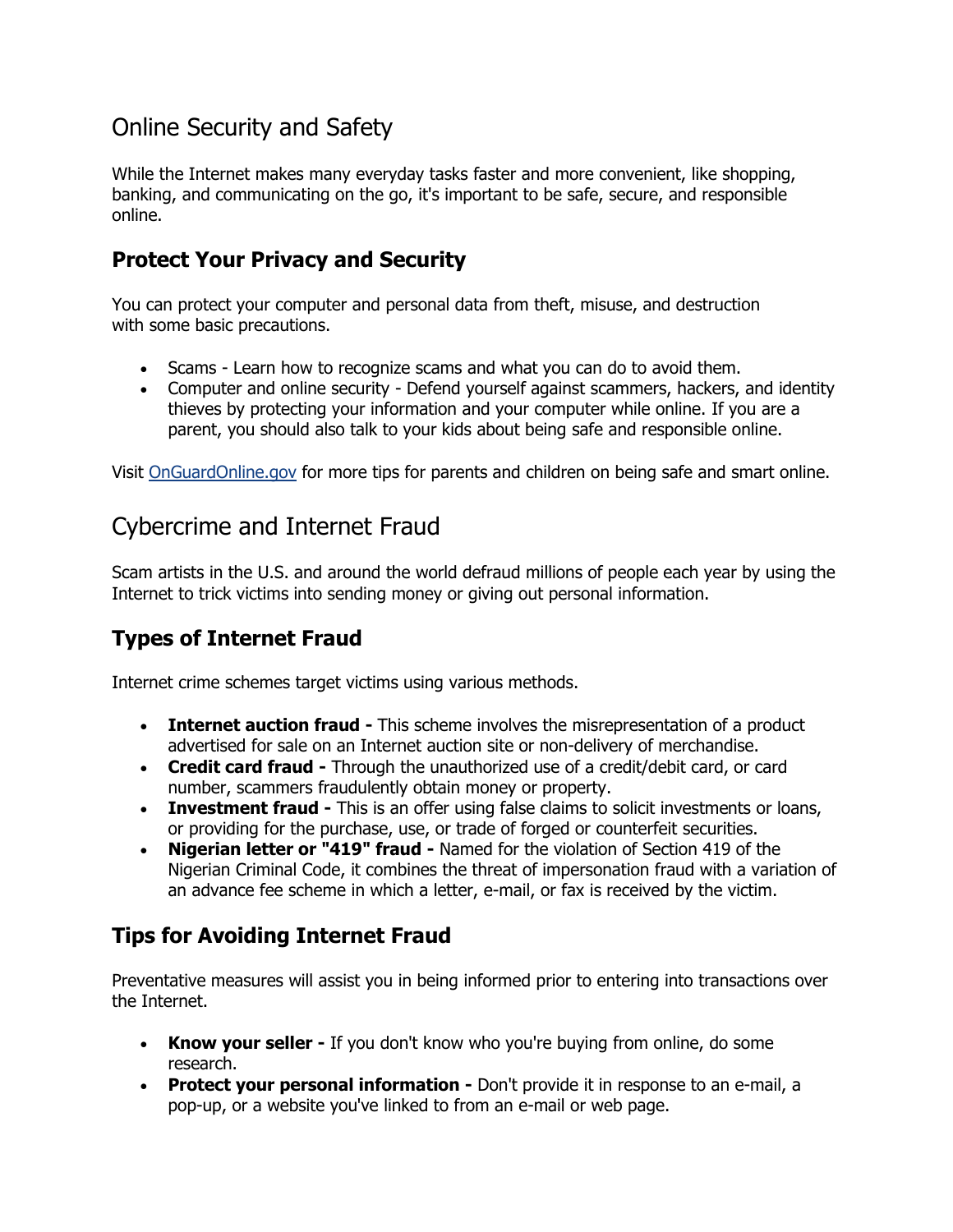The Federal Bureau of Investigation (FBI) has additional tips to protect yourself and your family from the various types of Internet fraud. [\(http://www.fbi.gov/scams](http://www.fbi.gov/scams-safety/fraud/internet_fraud/)[safety/fraud/internet\\_fraud/\)](http://www.fbi.gov/scams-safety/fraud/internet_fraud/)

### **Report Internet Fraud**

If you believe you've been a victim of Internet fraud or cyber crime, report it:

 You can report a cyber scam or threat by filing a complaint with the Internet Crime Complaint Center (IC3). [\(http://www.ic3.gov/complaint/default.aspx\)](http://www.ic3.gov/complaint/default.aspx)

## **Report Cyber Crime**

If you believe you have been a victim of an Internet-related crime, you can file a report with these government authorities:

- The Internet Crime Complaint Center (IC3) refers Internet-related criminal complaints to federal, state, local, or international law enforcement.
- EConsumer.gov accepts complaints about online and related transactions with foreign companies.
- The Department of Justice (DOJ) can help you report computer, Internet-related, or intellectual property crime to the proper agency, based on the scope of the crime.

# Phishing and Vishing

Phishing is a scam in which you receive a fraudulent e-mail designed to steal your identity or vital personal information, such as credit card numbers, bank account numbers, debit card PINs, and passwords. A phishing e-mail often asks you to verify this type of information. The email may state that your account has been compromised or that one of your accounts was charged incorrectly, but you must click on a link in the e-mail or reply with your bank account number to confirm your identity or protect your account.

Legitimate companies never ask for your password or account number via e-mail. The e-mail may even threaten to disable your account, if you don't reply, but don't believe it. If you receive an e-mail there are several actions you should take:

- Don't click on any links in the e-mail. They can contain a virus that can harm your computer. Even if links in the e-mail say the name of the company, don't trust them. They may redirect to a fraudulent website.
- Don't reply to the e-mail itself. Instead forward the e-mail to the Federal Trade Commission at [spam@uce.gov.](mailto:spam@uce.gov)
- If you believe that the e-mail is valid, contact the company using the phone numbers listed on your statements or in the phone book. Tell the customer service representative about the e-mail and ask if your account has been compromised. You can also contact the company online by typing the company's web address directly into the address bar; never use the links to provided in the e-mail.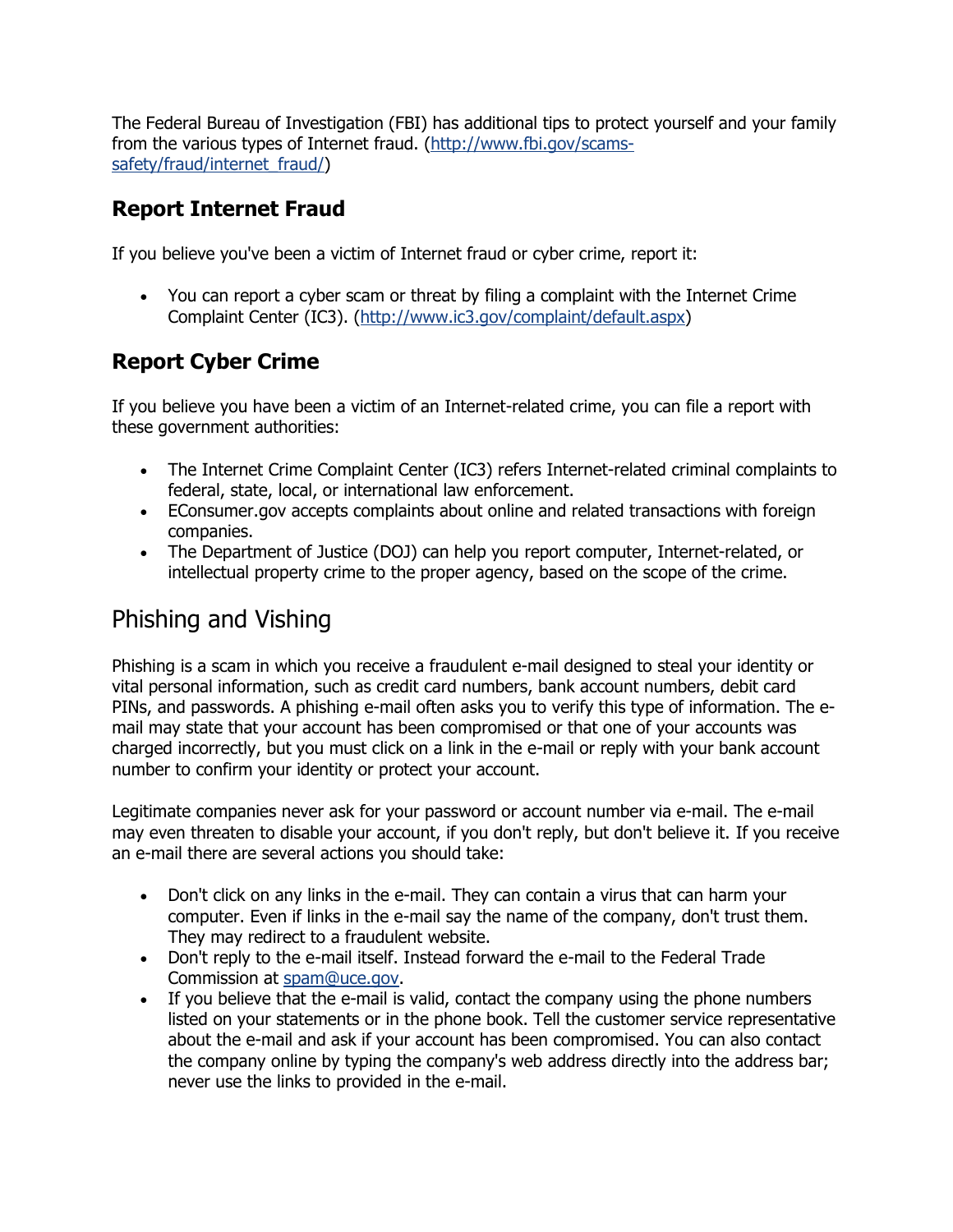If you clicked on any links in the phishing e-mail or replied with the requested personal information, contact your bank directly to let them know and ask to have fraud alerts placed on your accounts, have new credit cards issued, or set new passwords.

### **Vishing**

Similar to phishing, vishing scammers also seek to get you to provide your personal information. However, instead of using e-mail to request the information, vishing scammers use the phone to make their requests. You may be directed to call a phone number to verify an account or to reactivate a debit or credit card. If you have received one of these calls, report it to the Internet Crime Complaint Center. [\(http://www.ic3.gov/complaint/default.aspx\)](http://www.ic3.gov/complaint/default.aspx)

# **Internet Crime Prevention Tips**

Internet crime schemes that steal millions of dollars each year from victims continue to plague the Internet through various methods. Following are preventative measures that will assist you in being informed prior to entering into transactions over the Internet:

### **AUCTION FRAUD**

- Before you bid, contact the seller with any questions you have.
- Review the seller's feedback.
- Be cautious when dealing with individuals outside of your own country.
- Ensure you understand refund, return, and warranty policies.
- Determine the shipping charges before you buy.
- Be wary if the seller only accepts wire transfers or cash.
- If an escrow service is used, ensure it is legitimate.
- Consider insuring your item.
- Be cautious of unsolicited offers.

### **COUNTERFEIT CASHIER'S CHECK**

- Inspect the cashier's check.
- Ensure the amount of the check matches in figures and words.
- Check to see that the account number is not shiny in appearance.
- Be watchful that the drawer's signature is not traced.
- Official checks are generally perforated on at least one side.
- Inspect the check for additions, deletions, or other alterations.
- Contact the financial institution on which the check was drawn to ensure legitimacy.
- Obtain the bank's telephone number from a reliable source, not from the check itself.
- Be cautious when dealing with individuals outside of your own country.

### **CREDIT CARD FRAUD**

- Ensure a site is secure and reputable before providing your credit card number online.
- Don't trust a site just because it claims to be secure.
- If purchasing merchandise, ensure it is from a reputable source.
- Promptly reconcile credit card statements to avoid unauthorized charges.
- Do your research to ensure legitimacy of the individual or company.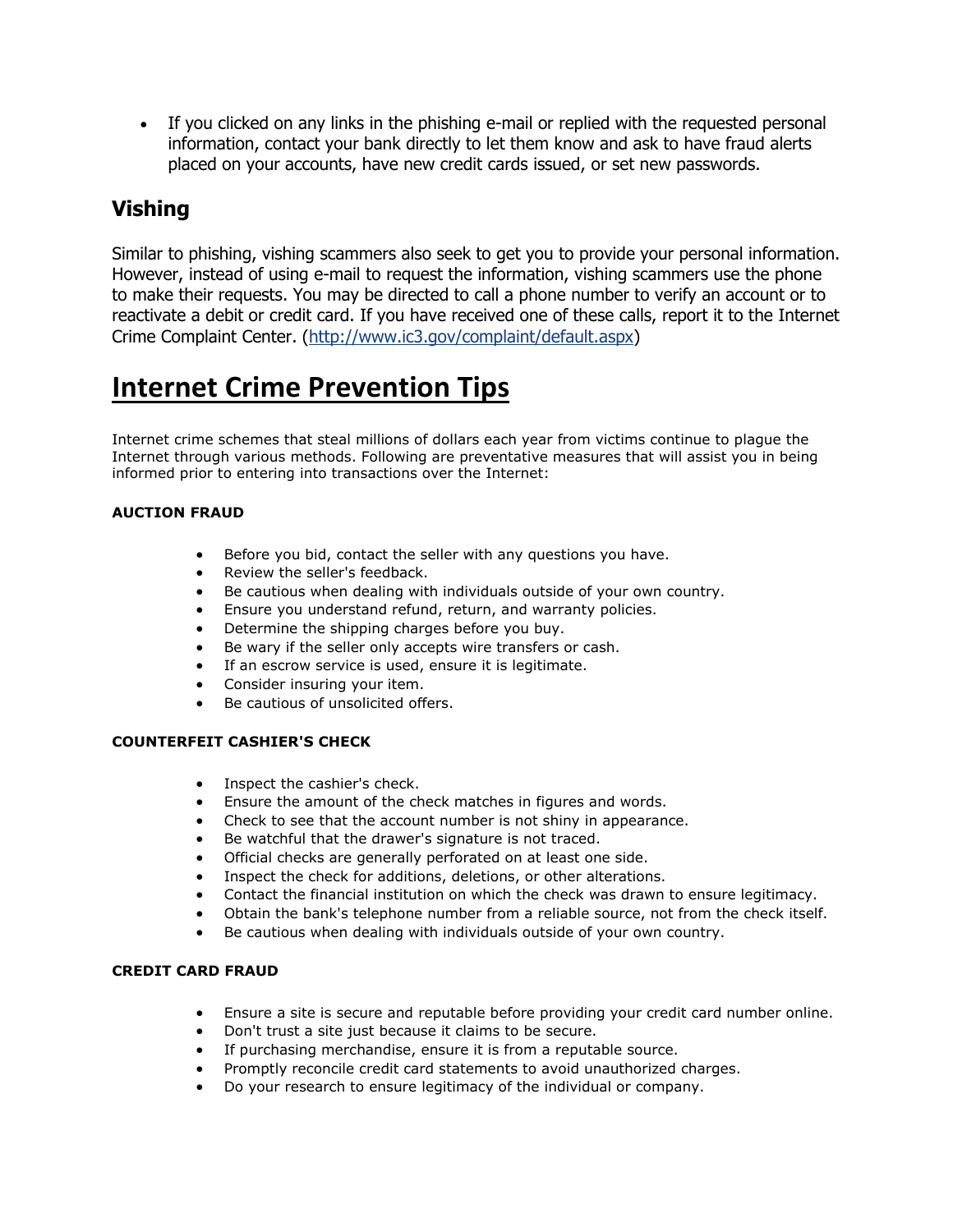Beware of providing credit card information when requested through unsolicited emails.

#### **DEBT ELIMINATION**

- Know who you are doing business with  $-$  do your research.
- Obtain the name, address, and telephone number of the individual or company.
- Research the individual or company to ensure they are authentic.
- Contact the Better Business Bureau to determine the legitimacy of the company.
- Be cautious when dealing with individuals outside of your own country.
- Ensure you understand all terms and conditions of any agreement.
- Be wary of businesses that operate from P.O. boxes or maildrops.
- Ask for names of other customers of the individual or company and contact them.
- If it sounds too good to be true, it probably is.

#### **DHL/UPS**

- Beware of individuals using the DHL or UPS logo in any email communication.
- Be suspicious when payment is requested by money transfer before the goods will be delivered.
- Remember that DHL and UPS do not generally get involved in directly collecting payment from customers.
- Fees associated with DHL or UPS transactions are only for shipping costs and never for other costs associated with online transactions.
- Contact DHL or UPS to confirm the authenticity of email communications received.

#### **EMPLOYMENT/BUSINESS OPPORTUNITIES**

- Be wary of inflated claims of product effectiveness.
- Be cautious of exaggerated claims of possible earnings or profits.
- Beware when money is required up front for instructions or products.
- Be leery when the job posting claims "no experience necessary".
- Do not give your social security number when first interacting with your prospective employer.
- Be cautious when dealing with individuals outside of your own country.
- Be wary when replying to unsolicited emails for work-at-home employment.
- Research the company to ensure they are authentic.
- Contact the Better Business Bureau to determine the legitimacy of the company.

#### **ESCROW SERVICES FRAUD**

- Always type in the website address yourself rather than clicking on a link provided.
- A legitimate website will be unique and will not duplicate the work of other companies.
- Be cautious when a site requests payment to an "agent", instead of a corporate entity.
- Be leery of escrow sites that only accept wire transfers or e-currency.
- Be watchful of spelling errors, grammar problems, or inconsistent information.
- Beware of sites that have escrow fees that are unreasonably low.

#### **IDENTITY THEFT**

- Ensure websites are secure prior to submitting your credit card number.
- Do your homework to ensure the business or website is legitimate.
- Attempt to obtain a physical address, rather than a P.O. box or maildrop.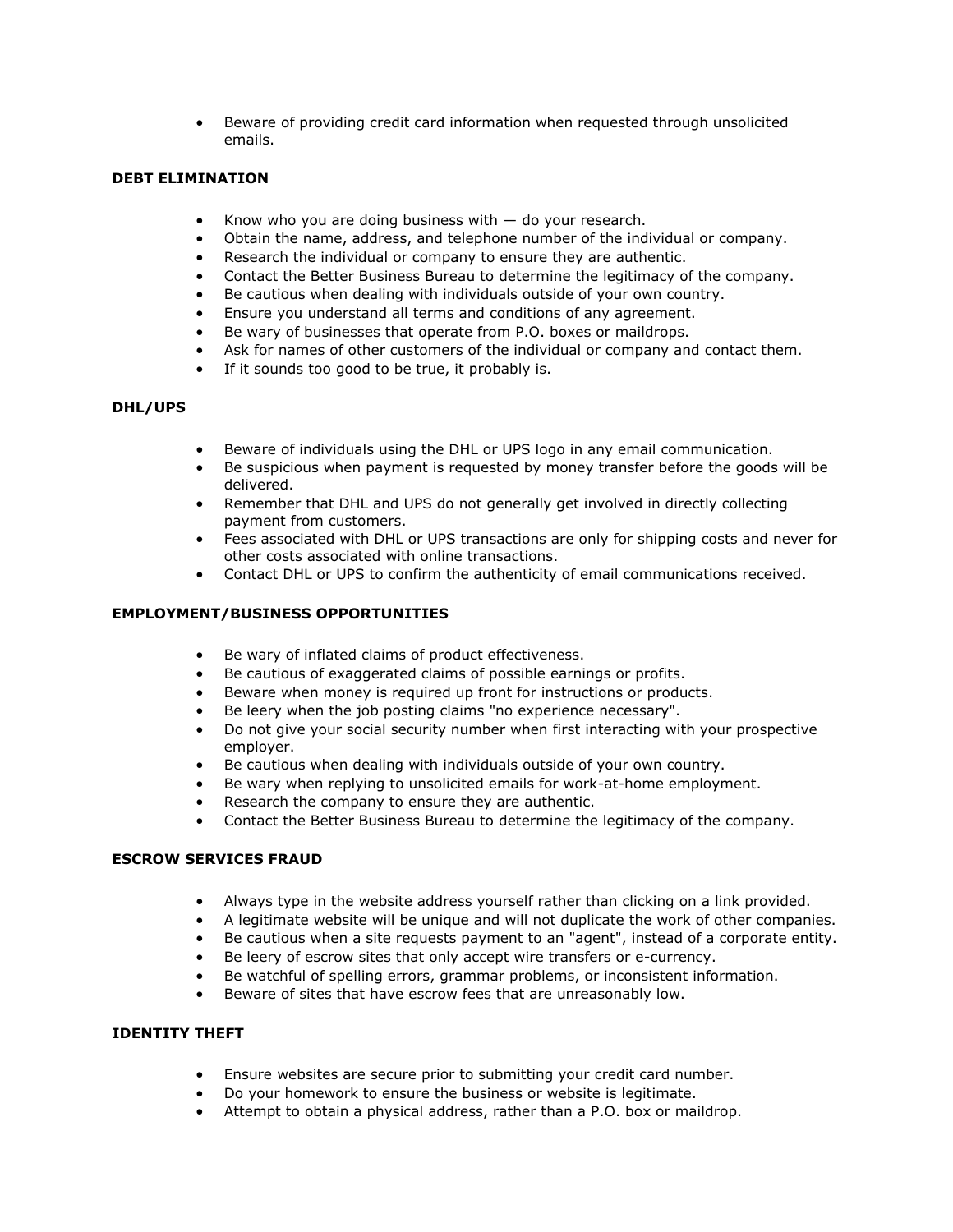- Never throw away credit card or bank statements in usable form.
- Be aware of missed bills which could indicate your account has been taken over.
- Be cautious of scams requiring you to provide your personal information.
- Never give your credit card number over the phone unless you make the call.
- Monitor your credit statements monthly for any fraudulent activity.
- Report unauthorized transactions to your bank or credit card company as soon as possible.
- Review a copy of your credit report at least once a year.

#### **INTERNET EXTORTION**

- Security needs to be multi-layered so that numerous obstacles will be in the way of the intruder.
- Ensure security is installed at every possible entry point.
- Identify all machines connected to the Internet and assess the defense that's engaged.
- Identify whether your servers are utilizing any ports that have been known to represent insecurities.
- Ensure you are utilizing the most up-to-date patches for your software.

#### **INVESTMENT FRAUD**

- If the "opportunity" appears too good to be true, it probably is.
- **Beware of promises to make fast profits.**
- Do not invest in anything unless you understand the deal.
- Don't assume a company is legitimate based on "appearance" of the website.
- Be leery when responding to invesment offers received through unsolicited email.
- Be wary of investments that offer high returns at little or no risk.
- Independently verify the terms of any investment that you intend to make.
- Research the parties involved and the nature of the investment.
- Be cautious when dealing with individuals outside of your own country.
- Contact the Better Business Bureau to determine the legitimacy of the company.

#### **LOTTERIES**

- If the lottery winnings appear too good to be true, they probably are.
- Be cautious when dealing with individuals outside of your own country.
- Be leery if you do not remember entering a lottery or contest.
- Be cautious if you receive a telephone call stating you are the winner in a lottery.
- Beware of lotteries that charge a fee prior to delivery of your prize.
- Be wary of demands to send additional money to be eligible for future winnings.
- It is a violation of federal law to play a foreign lottery via mail or phone.

### **NIGERIAN LETTER OR "419"**

- If the "opportunity" appears too good to be true, it probably is.
- Do not reply to emails asking for personal banking information.
- Be wary of individuals representing themselves as foreign government officials.
- Be cautious when dealing with individuals outside of your own country.
- Beware when asked to assist in placing large sums of money in overseas bank accounts.
- Do not believe the promise of large sums of money for your cooperation.
- Guard your account information carefully.
- Be cautious when additional fees are requested to further the transaction.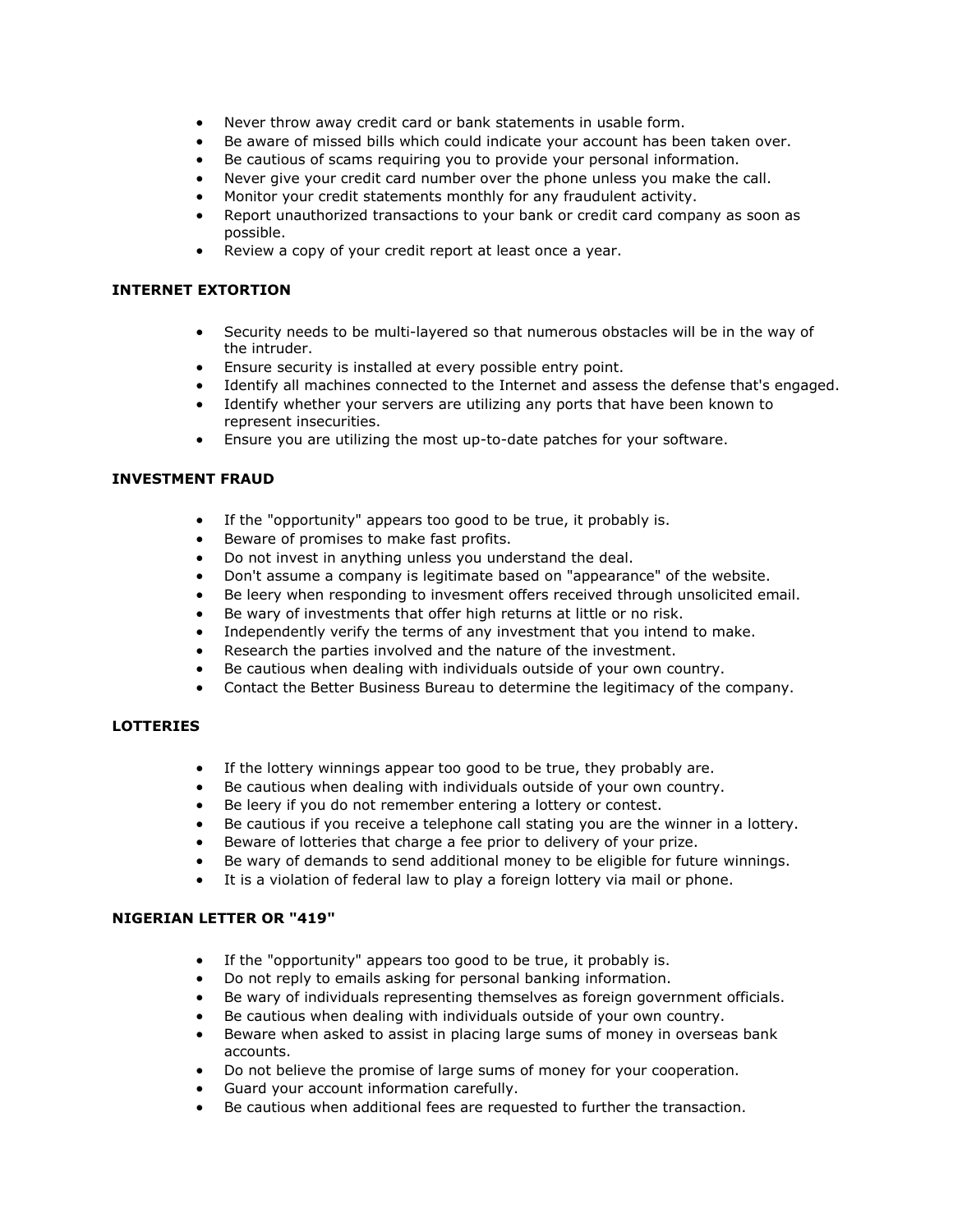#### **PHISHING/SPOOFING**

- Be suspicious of any unsolicited email requesting personal information.
- Avoid filling out forms in email messages that ask for personal information.
- Always compare the link in the email to the link that you are actually directed to.
- Log on to the official website, instead of "linking" to it from an unsolicited email.
- Contact the actual business that supposedly sent the email to verify if the email is genuine.

#### **PONZI/PYRAMID**

- If the "opportunity" appears too good to be true, it probably is.
- Beware of promises to make fast profits.
- Exercise diligence in selecting investments.
- Be vigilant in researching with whom you choose to invest.
- Make sure you fully understand the investment prior to investing.
- Be wary when you are required to bring in subsequent investors.
- Independently verify the legitimacy of any investment.
- **Beware of references given by the promoter.**

### **RESHIPPING**

- Be cautious if you are asked to ship packages to an "overseas home office."
- Be cautious when dealing with individuals outside of your own country.
- Be leery if the individual states that his country will not allow direct business shipments from the United States.
- Be wary if the "ship to" address is yours but the name on the package is not.
- Never provide your personal information to strangers in a chatroom.
- Don't accept packages that you didn't order.
- If you receive packages that you didn't order, either refuse them upon delivery or contact the company where the package is from.

#### **SPAM**

- Don't open spam. Delete it unread.
- Never respond to spam as this will confirm to the sender that it is a "live" email address.
- Have a primary and secondary email address one for people you know and one for all other purposes.
- Avoid giving out your email address unless you know how it will be used.
- Never purchase anything advertised through an unsolicited email.

### **THIRD PARTY RECEIVER OF FUNDS**

- Do not agree to accept and wire payments for auctions that you did not post.
- Be leery if the individual states that his country makes receiving these type of funds difficult.
- Be cautious when the job posting claims "no experience necessary".
- Be cautious when dealing with individuals outside of your own.